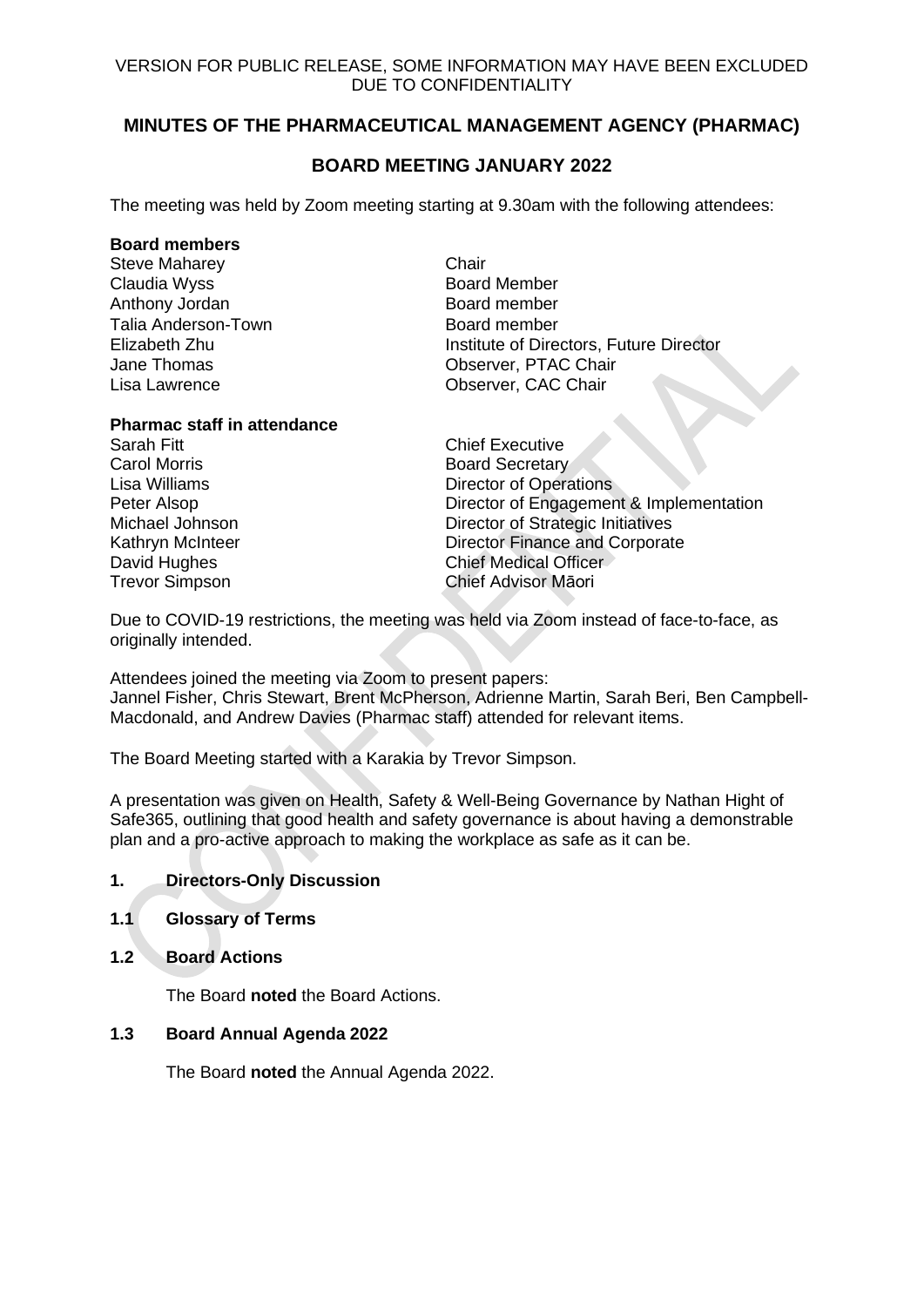### **1.4 Revised Board Governance Manual**

The Board reviewed the Board Governance Manual and suggested edits will be made to the draft document in order to produce the final copy.

The Board **noted** the suggested changes to the draft Board Governance Manual.

## **2. Apologies**

Jan White, Deputy Chair Peter Bramley, Observer, DHB representative

## **3. Record of Previous Board and Committee Meetings**

#### **3.1 Minutes of November 2021 Board Meeting held 3 December**

The Board:

**resolved** to adopt the minutes of the November 2021 meeting as being a true and correct record.

**noted** that the Board are aware of the unusual process required to secure funding of COVID-19 treatments, in particular that there is not the same efficacy information; and they are likely to be one-off purchases and that staff are working with the Ministry of Health, DHBs and Health agencies overseas to gather as much information as possible to inform decisions. The Board also noted that a Pharmac COVID-19 Treatments Advisory Group has been established to provide clinical advice and that, following a suggestion from the Board at a previous meeting, a consumer representative has since joined the group.

Steve Maharey and Claudia Wyss **(carried)**

## **3.2 Minutes of November Audit and Risk Committee meeting**

The Board **resolved** to adopt the minutes of the November 2021 Committee meeting as being a true and correct record.

Steve Maharey and Claudia Wyss **(carried)**

## **3.3 Annual Report 2020/21 from the Audit and Risk Committee**

The Board **noted** the draft annual report of the Audit and Risk Committee.

#### **3.4 Summary of November 2021 Consumer Advisory Committee (CAC) Meeting**

This paper informed the Board of advice received from the Consumer Advisory Committee (CAC) at the 12 November full-day meeting. The Board:

**noted** the following summary of the Consumer Advisory Committee (CAC) meeting held on 12 November 2021

**noted** the minutes of the meeting will be published on the Pharmac website during February.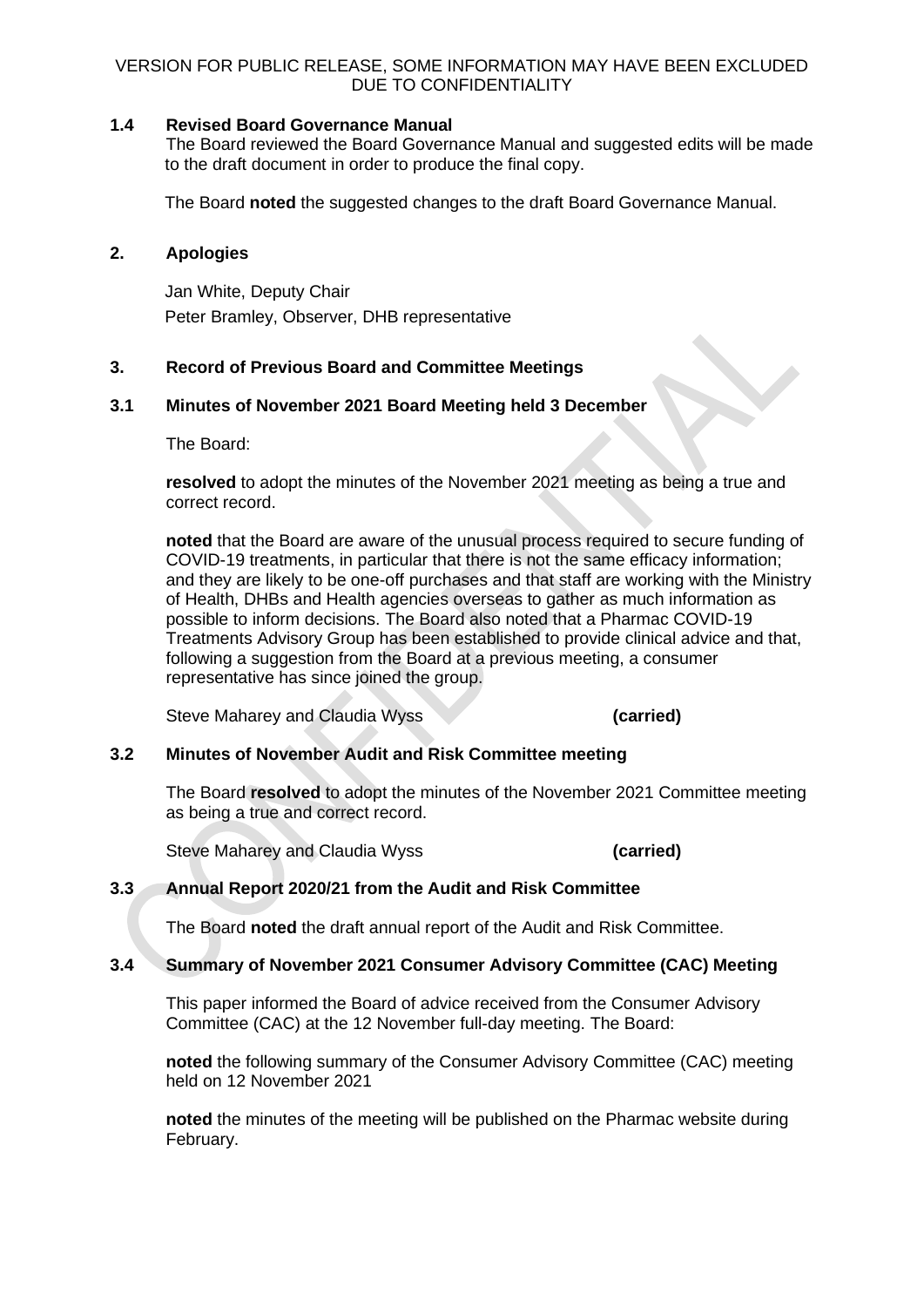## **4. Interests Register**

The Board:

**noted** the interests register

**noted** any decisions by the Chair to manage actual or potential conflicts of interest, as follows:

*[no new interests/conflicts]*

## **5. Matters Arising**

The Board **noted** the matters arising and actions progressed.

#### **6. Chair's Report**

#### **6.1 Verbal Report**

A verbal update was provided by the Board Chair.

The Board looked at strategy for the year and monitoring in terms of media, noting media has recently been positive.

#### **6.2 Correspondence**

The Board **noted** the correspondence report.

#### **7. CE Report**

## **7.1 Chief Executive's Report**

The Board **noted** the Chief Executive's Report

- The Review Committee was to meet both the Pharmac Board and Pharmac's Māori Advisory Rōpū on 28 January to discuss the Final Review Report. Meeting with Board was deferred, meeting with Rōpū went ahead on Zoom.
- In assessing the impact of the new omicron variant, we are ensuring compliance with any legislative mandates, carrying out a health and safety assessment that includes a risk assessment and staff consultation survey. The situation of a prospective outbreak was discussed the week before the country moved to red to ensure there was a plan in place for business continuity. The COVID vaccine consultation survey was sent to all staff and is currently being assessed.
- Media indications are that supply chain issues may be experienced due to high levels of staff sickness so this is currently being monitored.
- Annual process by Audit NZ was discussed at the last Audit and Risk meeting.

#### **7.2 Monthly Communications Report**

The purpose of this paper was to summarise the communications activity for December 2021 including our latest media impact score. The Board: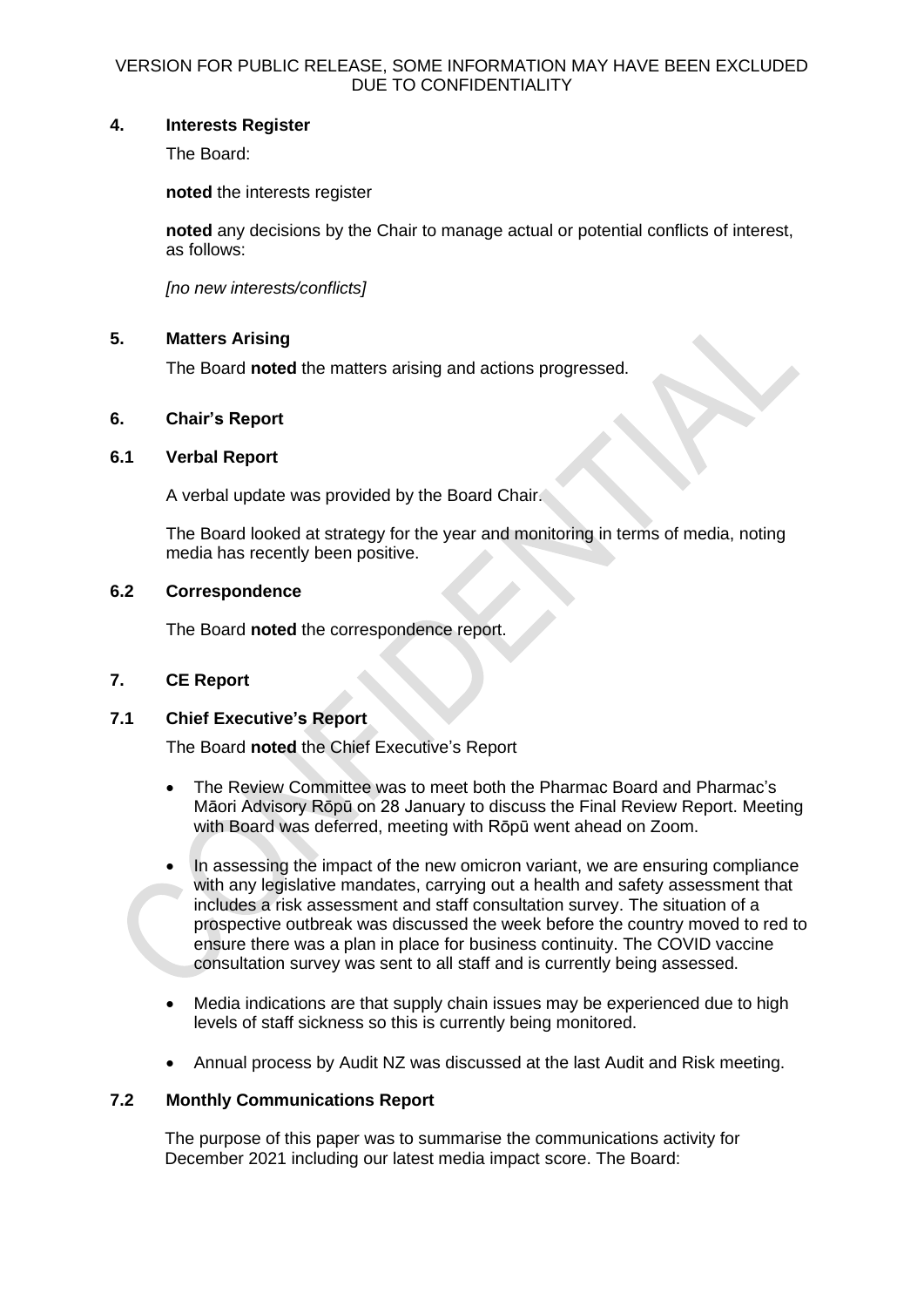**noted** that all six of our proactive media activities in December had media pick-up

**noted** that our media impact score has further improved and was +1.3 for the October to December quarter

**noted** that the volume of proactive media releases has more than tripled in the past three years from 10 in 2019 to 42 in 2021

**noted** that for 2022, as part of broader work to enhance our reputation score, we will continue to focus on proactive media opportunities and are increasing resourcing in the communications team to support this and related work.

Best review to-date for the quarter so heading in positive direction. Looking at benchmarking against other government agencies in relation to negative/positive coverage.

#### **8. Strategic Planning and Policy**

#### **8.1 Progress Update on People and Capability Strategy**

The purpose of this paper is to provide an overview of the People and Capability Strategy (Strategy) work programme and an update on progress.

The Board **noted** the progress update on the People and Capability Strategy work programme.

There are strengthening efforts to give effect to Te Tiriti obligations in relation to expertise across the business, noting there has been successful employment engagement to-date. Performance indicators will be required for future engagements.

## **8.2 Pharmac 2021/22 Quarter Two Performance Report**

The purpose of this paper is to provide the Board with Pharmac's 2021/22 Quarter Two Performance Report. It includes information about Pharmac's progress towards our strategic priorities including insights, highlights, challenges, and good news stories.

The Quarter Two Performance Report (Appendix One) incorporating quarterly performance data where available, and the report shows progress over October to December 2021 against Pharmac's strategic priorities as set out in our [2021/22](https://pharmac.govt.nz/assets/Statement-of-performance-expectations-2021.pdf)  Statement [of Performance Expectations](https://pharmac.govt.nz/assets/Statement-of-performance-expectations-2021.pdf) (SPE). The Board:

**noted** Pharmac's 2021/22 Quarter Two Performance Report

**noted** the following key insights from the Quarter Two Performance Report (refer to Appendix One):

- 1. Pharmac has made good progress towards delivering the initiatives set out in our Statement of Performance Expectations 2021/22, year two of our strategic direction set out in four-year Statement of Intent
- 2. Overall, four strategic priority areas have been rated Green (Medical Devices, Data and Analytics, Public Understanding Trust and Confidence and Relationship and Partnerships) with Enhance Key Functions and Equitable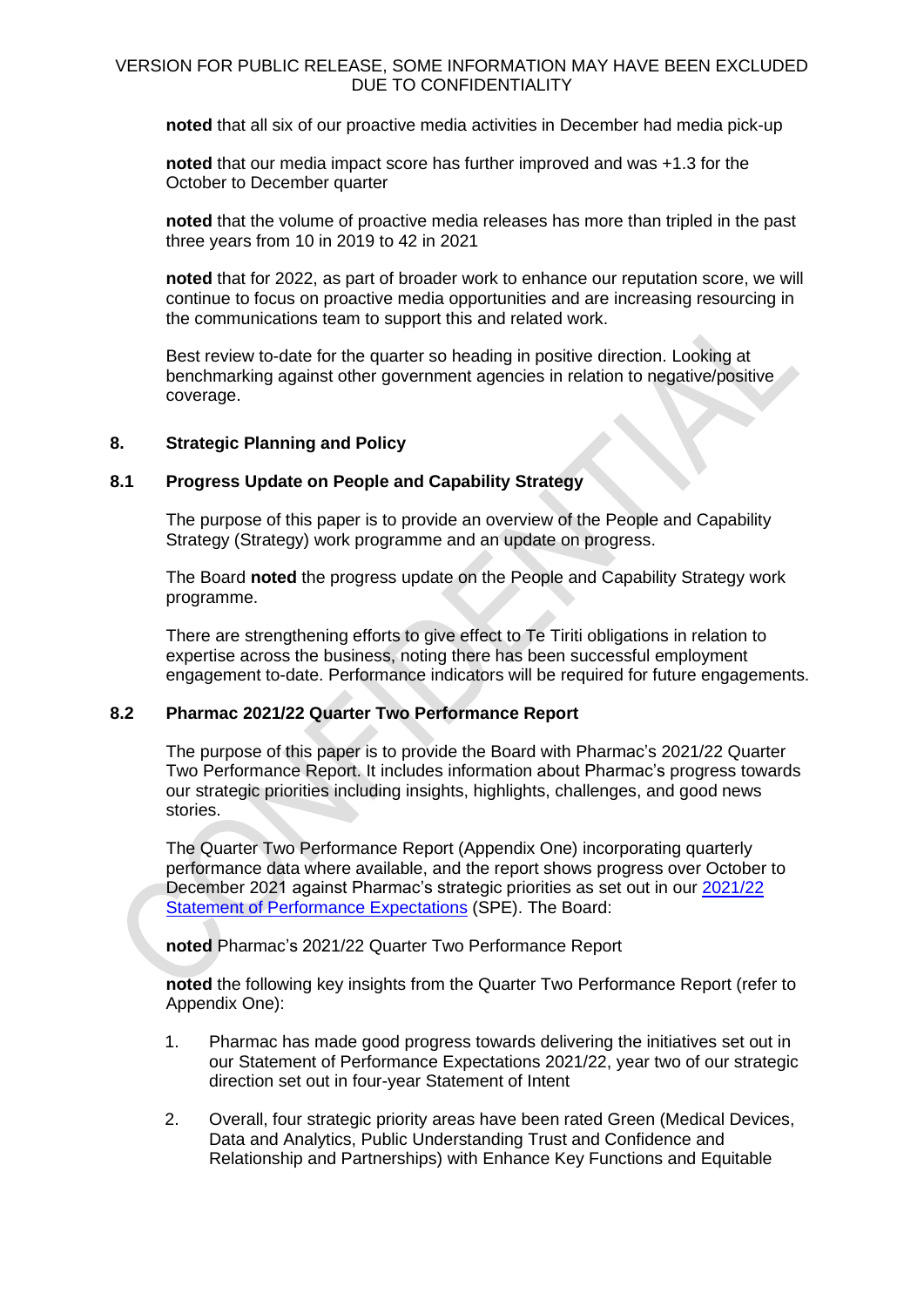Access and Use rated Amber. Of the two supporting priorities, Te Whaioranga is rated Amber, and People and Capability is rated Green

- 3. There is some slippage on progress of some strategic priority initiatives
- 4. All quarterly and six-monthly performance measures are on-track for achieving targets by 30 June 2022

**noted** that the Quarter Two Performance Report (excluding the Organisational Excellence section) will be sent to the Minister of Health and published on the Pharmac website in-line with our proactive publication policy to increase our transparency.

Measures are generally on-track. Aim for improvement in relation to Te Tiriti obligation capacity.

#### **9. Schedule and Funding**

#### **9.1 Pharmaceutical Transactions and Expenditure Report**

The purpose of this paper is to update the Board on the Pharmaceutical Budget, including the Combined Pharmaceutical Budget, COVID-19 related expenditure, associated risks, and our approach to managing the CPB. This paper also provides the Board with an advanced overview of current issues and the contentious, large or significant pharmaceutical transactions and investments that staff are currently progressing. The Board:

**resolved** to delegate decision-making for the award of the losartan potassium 50mg with hydrochlorothiazide 12.5mg tab bid in the 2021/22 Invitation to Tender to the Chief Executive

Claudia Wyss and Anthony Jordan **(carried)**

## **9.2 Prioritisation Report**

The purpose of this report is to describe prioritisation activity since the last report was presented to the Board at its October 2021 meeting. It also updates the Board on the progress of selected items from the following prioritisation lists:

- the top 10 proposals on the *Options for Investment* list
- proposals with a high PTAC priority on the *Options for Investment* or *Under Assessment* lists
- proposals with a high PTAC or Specialist Advisory Committee priority on the *Under-Assessment* list.

The board **noted** the prioritisation activity undertaken by Pharmac staff since October 2021 and the progress of selected items from Pharmac's prioritisation list.

#### **9.3 Medical Devices Transaction and Investment Report**

This purpose of this paper is to provide a monthly update to the Board on progress with medical devices national contracting activity. The Board: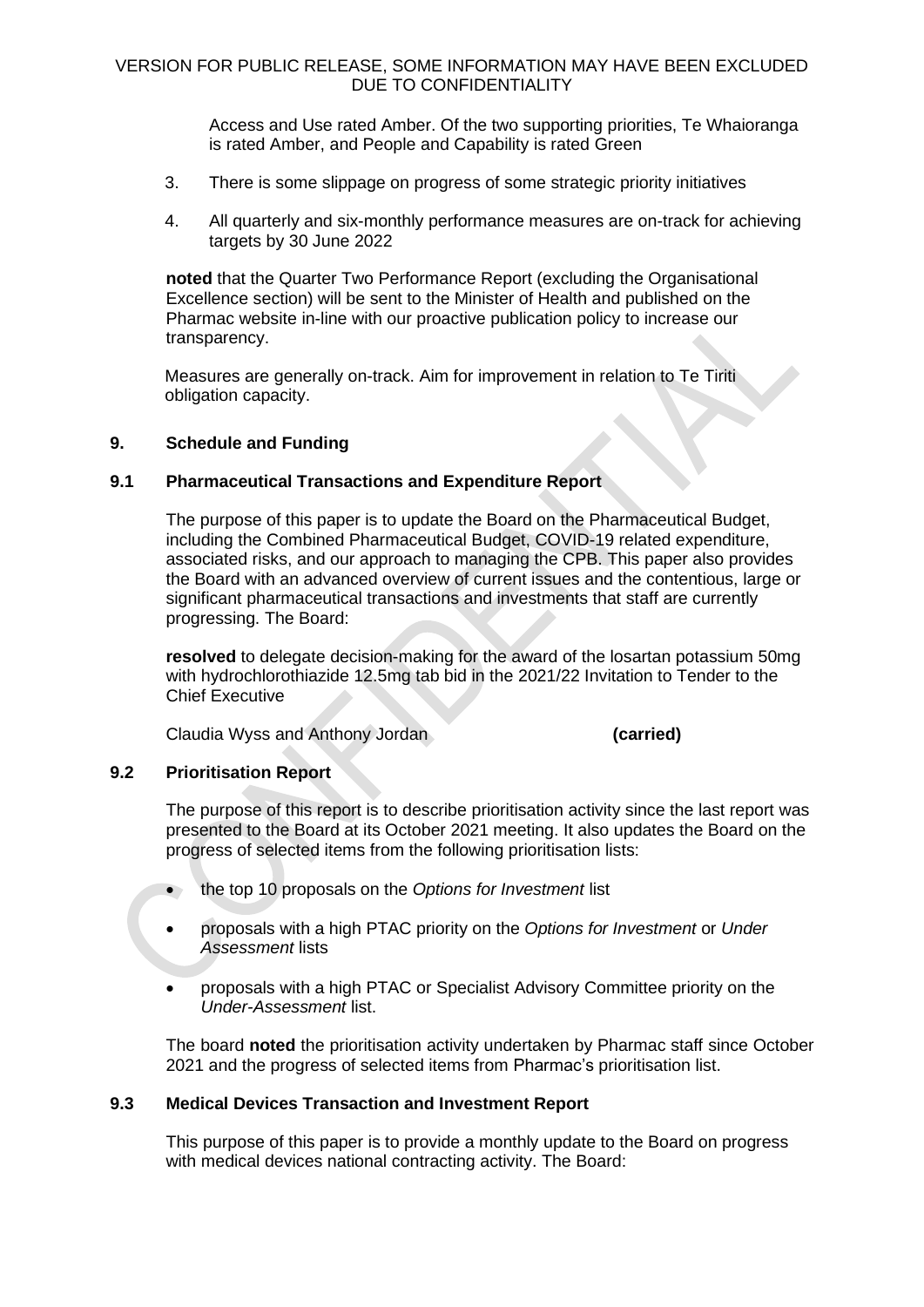**noted** the update on progress with medical devices national contracting activity.

#### **9.4 Summary of Decisions Made Under Delegated Authority – November and December 2021**

This report contains a summary of all decisions made by Pharmac staff under delegated authority since the last Board meeting, i.e., decisions made during November and December 2021.

The Board **noted** the summary of decisions made under Delegated Authority during November and December 2021 by the Chief Executive, Director of Operations, Acting Director of Operations Manager Pharmaceutical Funding, Senior Advisor/Team Leader and Senior Therapeutic Group Managers/Team Leaders.

#### **10. Regular Reports and Noting Papers**

#### **10.1 Risk Register – Quarter Two 2021/22**

The full risk register is considered by the Audit and Risk Committee and provided to the Board as an information item. The register lists risks that exceed the Board's identified risk tolerance. This paper is an exception report for the Board about changes to the register since it was considered at the Audit and Risk Committee.

The Board:

**noted** the risk register which provides a summary of current and ongoing risks of relevance to the Board

**noted** that the quarter two risk register will be included in the quarter two report to the Minister of Health

**noted** that the Audit and Risk Committee reviewed the risk register (as at 17 November 2021) on 3 December 2021

**noted** the Board received an exception risk report at its November 2021 meeting

**noted** the quarter two risk register has been re-arranged from highest to lowest risk and therefore the risk number may have changed since the register was last viewed by the Board.

#### **11. Interest Articles**

The Board **noted** the interest articles.

## **12. General Business**

The Chair advised that meetings will most likely be held via Zoom in the foreseeable future due to COVID restrictions.